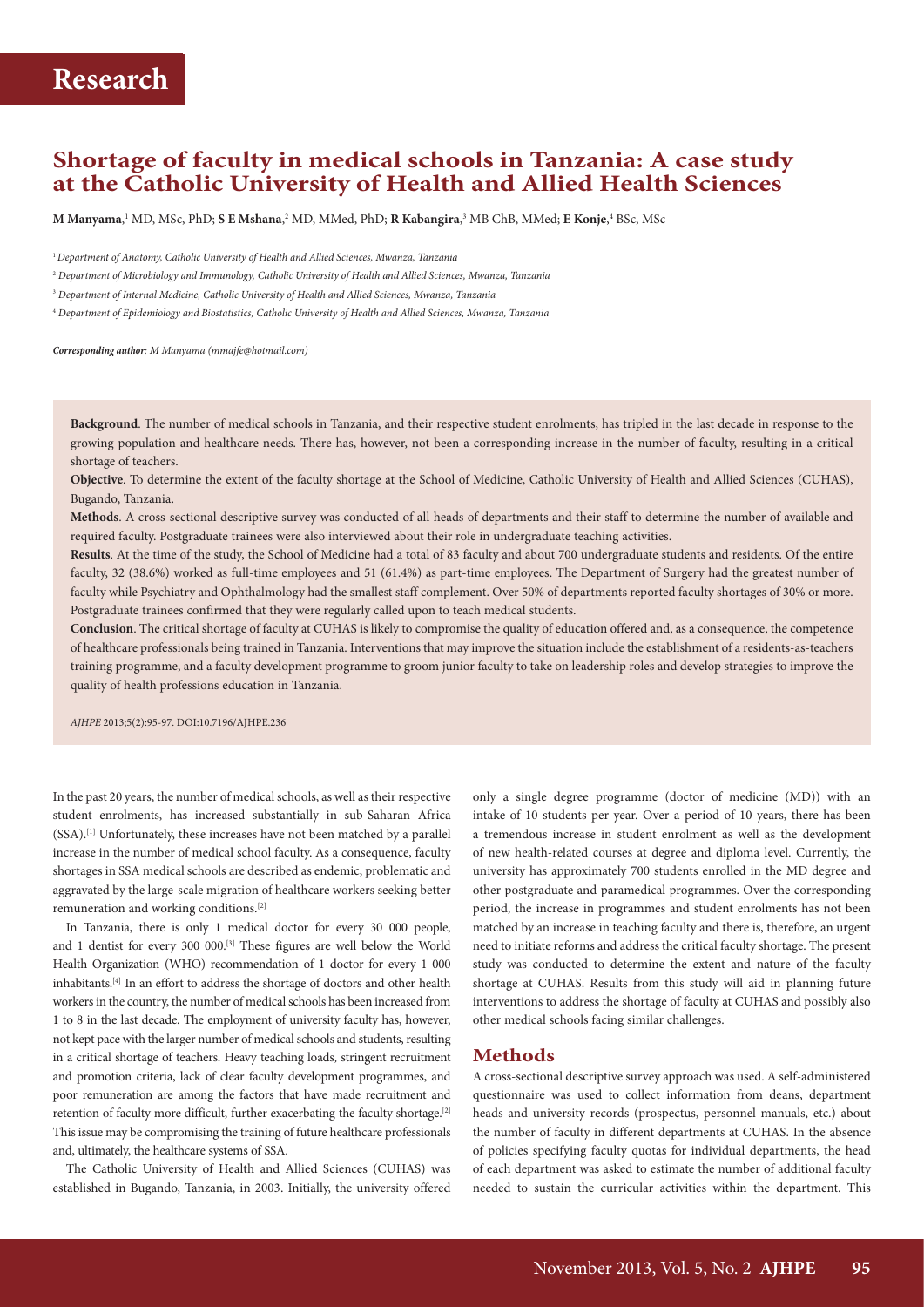# **Research**

approach was used because the World Federation for Medical Education (WFME) recommends that teacher-student ratios should be self-determined by academic departments implementing medical curricula.[5] Department heads were also asked if they involved postgraduate trainees (registrars, residents) in undergraduate teaching activities. Residents were also interviewed about their role in teaching medical students and what they thought would improve the teaching.

The Ethics Research Committee of CUHAS approved the study, and informed written consent was obtained from all participants. Data were entered onto a spreadsheet and analysed using SPSS Version 11.

### **Results**

At the time of the study, the School of Medicine had a total of 83 faculty and about 700 undergraduate students and residents. A total of 32 (38.6%) were employed as full-time staff and a further 51 (61.4%) were part-time. Part-time faculty are either employees of Bugando Medical Centre (which is used as the university teaching hospital) or visiting professors from other institutions in the country or outside Tanzania. There are 39 (47%) faculty members teaching biomedical sciences subjects and 44 (53%) clinicians teaching clinical subjects. The Department of Surgery had the

biggest staff complement (*N*=13) while Psychiatry and Ophthalmology had 1 faculty member each. About half of the departments at CUHAS reported a faculty shortage of 30% or more, as estimated by the head of department and the respective members (Table 1).

Teacher:student ratios in different educational settings were reported to be highest in small group activities such as bedside teaching and practical demonstrations. Most of the residents interviewed were aware of their obligation to teach nurses, medical students and other junior colleagues, and indicated that formal training, especially in teaching skills, would improve their ability to do so.

#### **Discussion**

Almost every medical school in SSA has some degree of faculty shortage in the basic and clinical sciences.[2] The key findings of this study are consistent with this observation. This reality poses a significant threat to the existing health professions educational infrastructure because it places undue pressure on the small cadre of faculty, further increasing the likelihood of emigration or relocation to private organisations, non-governmental organisations or abroad. This study indicates that, while there was a shortage of faculty in almost all departments at the School of Medicine, shortages were greater in some of

#### **Table 1. Distribution of faculty according to department**

|                                                 | Total number of | Number of faculty | <b>Estimated faculty</b> |
|-------------------------------------------------|-----------------|-------------------|--------------------------|
| Department                                      | faculty, $n$    | needed, $n^*$     | shortage $(\%)$          |
| Anatomy                                         | $\overline{4}$  | $\overline{7}$    | 43                       |
| Physiology                                      | 5               | 8                 | 38                       |
| Biochemistry                                    | 3               | 6                 | 50                       |
| Microbiology                                    | 5               | 8                 | 38                       |
| Pathology                                       | $\overline{3}$  | $\overline{7}$    | 57                       |
| Parasitology                                    |                 | 6                 | 100                      |
| Pharmacology                                    | 5               | 10                | 50                       |
| <b>Community Medicine</b>                       | 6               | 10                | 40                       |
| Epidemiology                                    | $\mathbf{1}$    | $\overline{4}$    | 75                       |
| <b>Behavioural Sciences</b>                     | 3               | 5                 | 40                       |
| Internal medicine                               | 10              | 13                | 23                       |
| Surgery                                         | 13              | 15                | 13                       |
| Ophthalmology                                   | $\mathbf{1}$    | $\overline{4}$    | 75                       |
| Psychiatry                                      | $\mathbf{1}$    | $\overline{4}$    | 75                       |
| Anaesthesia                                     | $\mathbf{1}$    | $\overline{4}$    | 75                       |
| Paediatrics                                     | 8               | 12                | 33                       |
| Obstetrics and Gynaecology                      | 8               | 12                | 33                       |
| Radiology                                       | $\overline{2}$  | $\sqrt{4}$        | 50                       |
| *Estimated by the head of department and staff. |                 |                   |                          |

the clinical departments. As indicated by the participants, this was most likely related to the resource-intensive nature of small group bedside or practical teaching.

Determining the optimal number of teaching faculty in a medical school is a difficult task. In the absence of international guidelines, the WFME recommends that teacher-student ratios be self-determined by the staff who deal with the academic demands of the various curricular components being taught by a given department or unit.[5] It is reasonable, therefore, to accept the data reported in this study as a reasonable estimate of the preclinical and clinical teaching needs at CUHAS, rather than thinking of it as 'wishful thinking' in a resource-poor environment.

To address the shortage of clinical faculty at CUHAS, postgraduate trainees are used as teachers. Internationally, it is well known that postgraduate trainees, even in well-resourced settings, play a critical role in the education of undergraduate clinical students; they spend about 20% of their time on teaching activities.<sup>[6]</sup> These residents, as elsewhere, indicated a need for training to improve the quality of education they offer.[7] Such a strategy would be a most efficient way of increasing the pool of clinical teachers without the need to hire more faculty.

The lack of teachers at CUHAS has resulted in the practice of sharing faculty with other Tanzanian medical schools; this raises concerns about the optimal length and sequencing of courses if visiting faculty are only available at certain times of the year and for limited periods. While this practice is not optimal, it could be significantly improved by explicitly creating teaching schedules that best address the collective educational needs of a cluster of medical schools. Carefully co-ordinated planning could address issues of course duration and sequencing so that the quality of the education is not compromised.

Another strategy that could be used to address the faculty needs at CUHAS is the use of faculty development programmes tailored to suit the needs of the institution and its departments and individuals. This would be an important step towards initiating and implementing reforms in educational capacity building. Such programmes could offer faculty activities aimed at improving teaching effectiveness as well as grooming junior faculty for future leadership roles in the university. Such programmes may also attract new faculty to the university.

The present study has reported on faculty shortages at only 1 of the 8 medical schools in Tanzania. While this is a major limitation, the